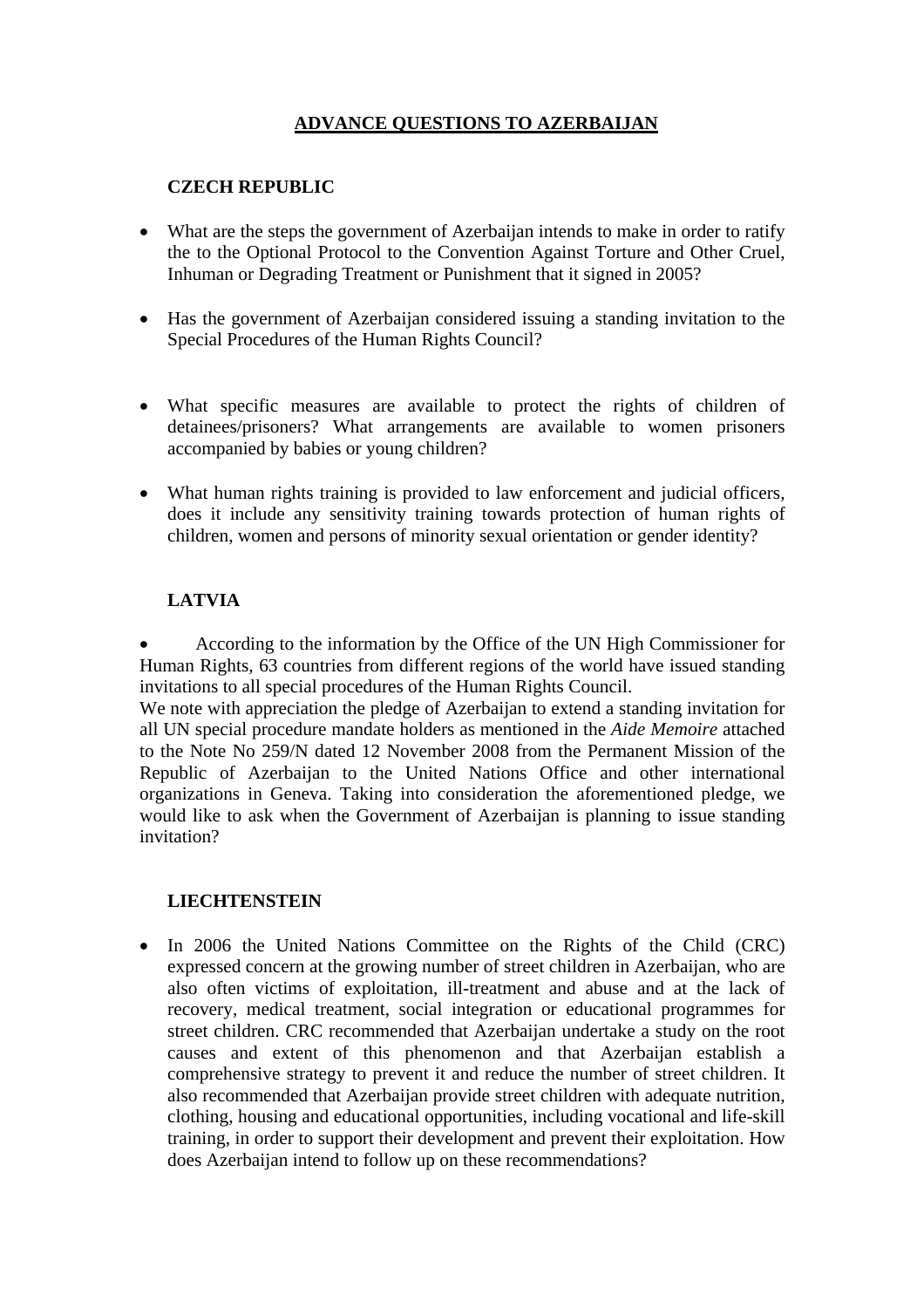• In 2007 the United Nations Committee on the Elimination of Discrimination against Women (CEDAW) expressed concern at the prevalence of violence against women in Azerbaijan. CEDAW was also concerned that discrimination against women remains widespread in matters relating to marriage and family relations despite legislation guaranteeing equal rights. What measures have been taken to address these concerns?

#### **NETHERLANDS**

• The CofE Commissioner recommended that Azerbaijan encourages the work on a draft law to modify the current legislation on defamation to take away the possibility of depriving anyone of his/her liberty on accounts of opinion.

Could the government indicate if this recommendation will be implemented?

• Human rights organisations which are operating in sensitive areas, such as women's rights and LGTB rights, as well as religious groups, are subjected to harassment and sometimes even violence. It appears also to be increasingly difficult for NGOs to get registered.

Could the government of Azerbaijan comment on this?

#### **SWEDEN**

- Civil society organisations and UN bodies have expressed concern at the treatment of prisoners, including physical maltreatment, over-crowding and access to education. Could the government elaborate on other measures it is taking with regard to the treatment of prisoners, including with regard to physical maltreatment, over-crowding and access to education, as well as to end impunity for such violations, in accordance with its international obligations?
- The constitution of Azerbaijan guarantees the freedom of expression. Civil society organisations have expressed concern, however, that a number of charges brought by representatives of state bodies against journalists in the past several years (including imprisonment) have been employed to curb critical press coverage. What measures is the government of the Azerbaijan taking to ensure that actions are not taken by agents of public authorities in contradiction of the purpose and principle of the freedom of expression?
- On 30 December, the National TV and Radio Council (NTRC) decided to stop the broadcast of foreign radios stations - Radio Free Europe/Radio Liberty, the Voice of America, the BBC and Europa Plus - starting from 1 January 2009. The OSCE
- Representative on Freedom of the Media, Miklos Haraszti, has criticized Azerbaijan's decision, stating that it constitutes "a serious step backwards for democracy". What measures is the government of Azerbaijan taking to ensure and promote a free media?